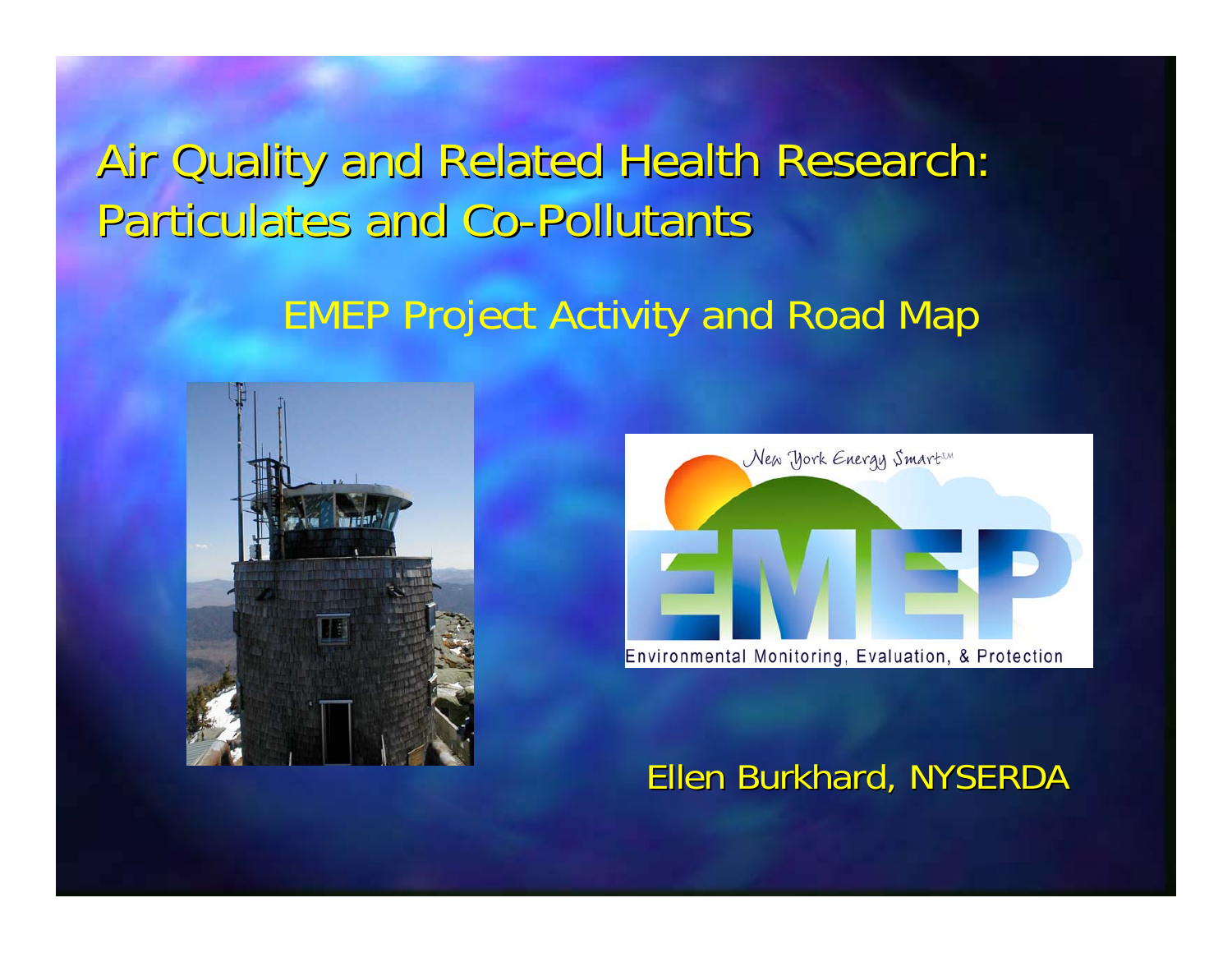#### **The Clean Air Act's Requirements The Clean Air Act's Requirements**

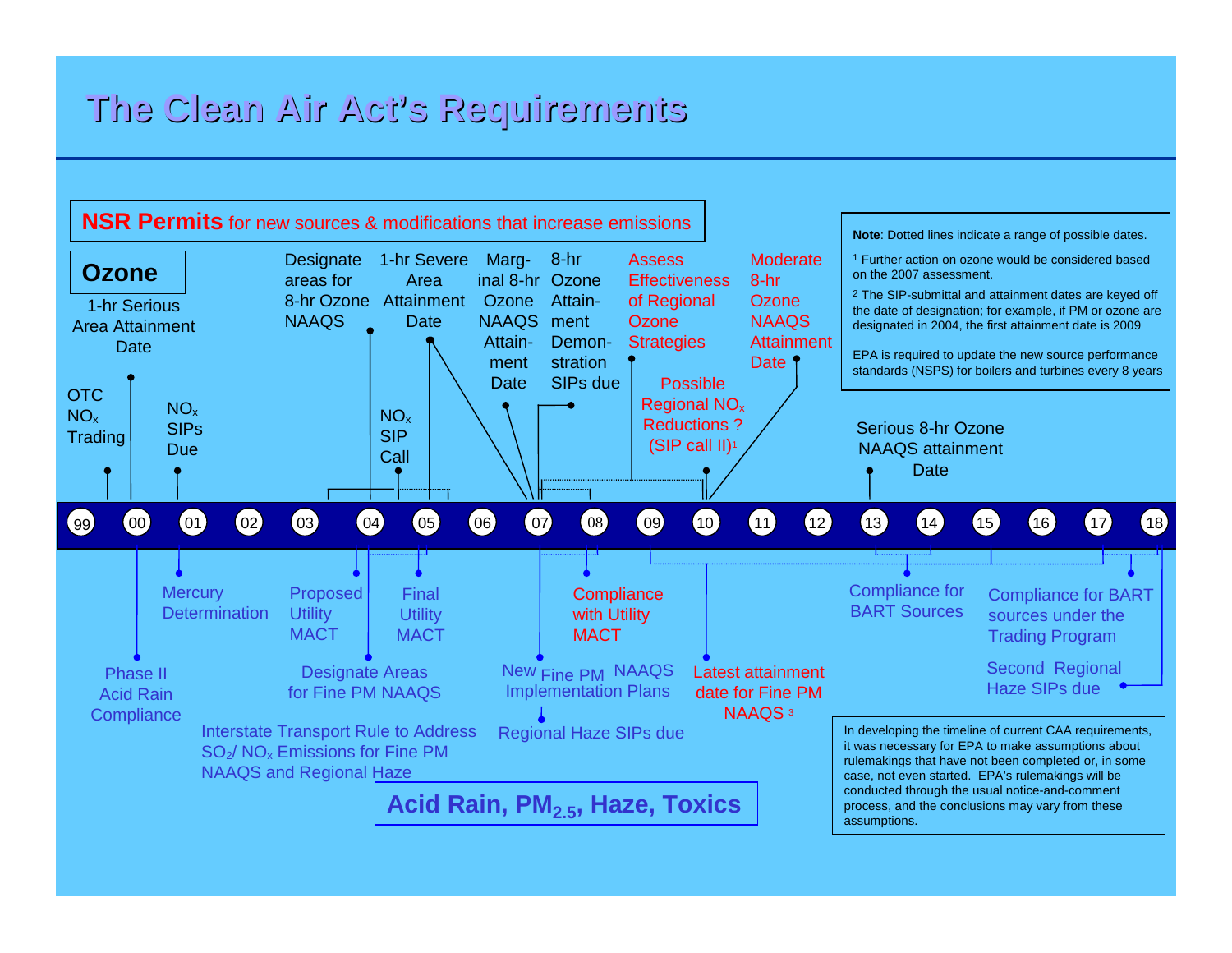# Where are we going?

- **Increase understanding** of primary and secondary pollutants related to electricity generation,
- **Identify effective** strategies for mitigating the impacts of energy production and use, and
- $\blacksquare$ Develop and deploy mitigation technology.

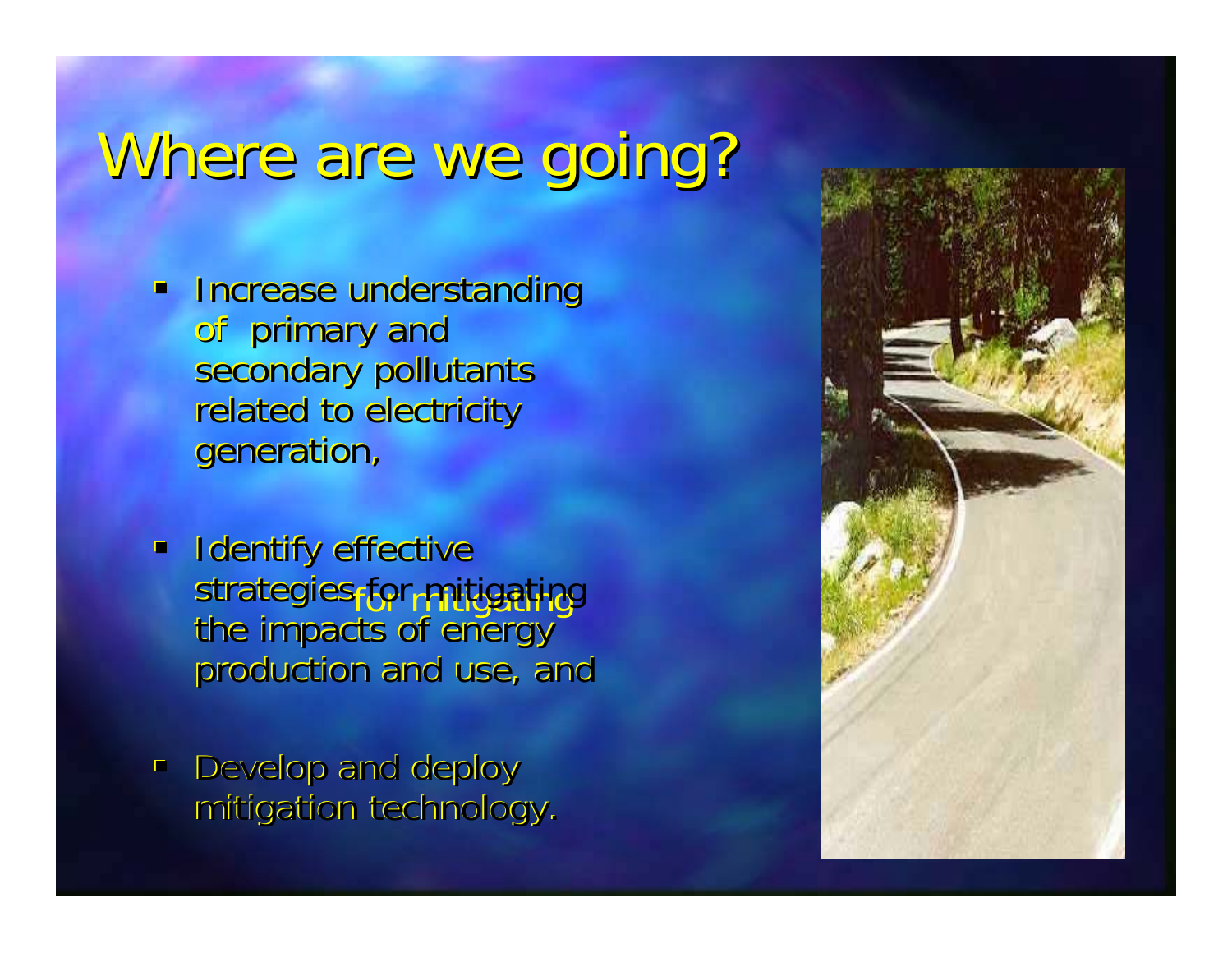## What do we need to do to get there?

- **Aerosol characterization**
- **Source characterization and apportionment**
- Modeling and analysis of ozone and PM2.5
- **Health effects studies related to PM2.5**
- R&D of pollution monitoring and control R&D of pollution monitoring and control technologies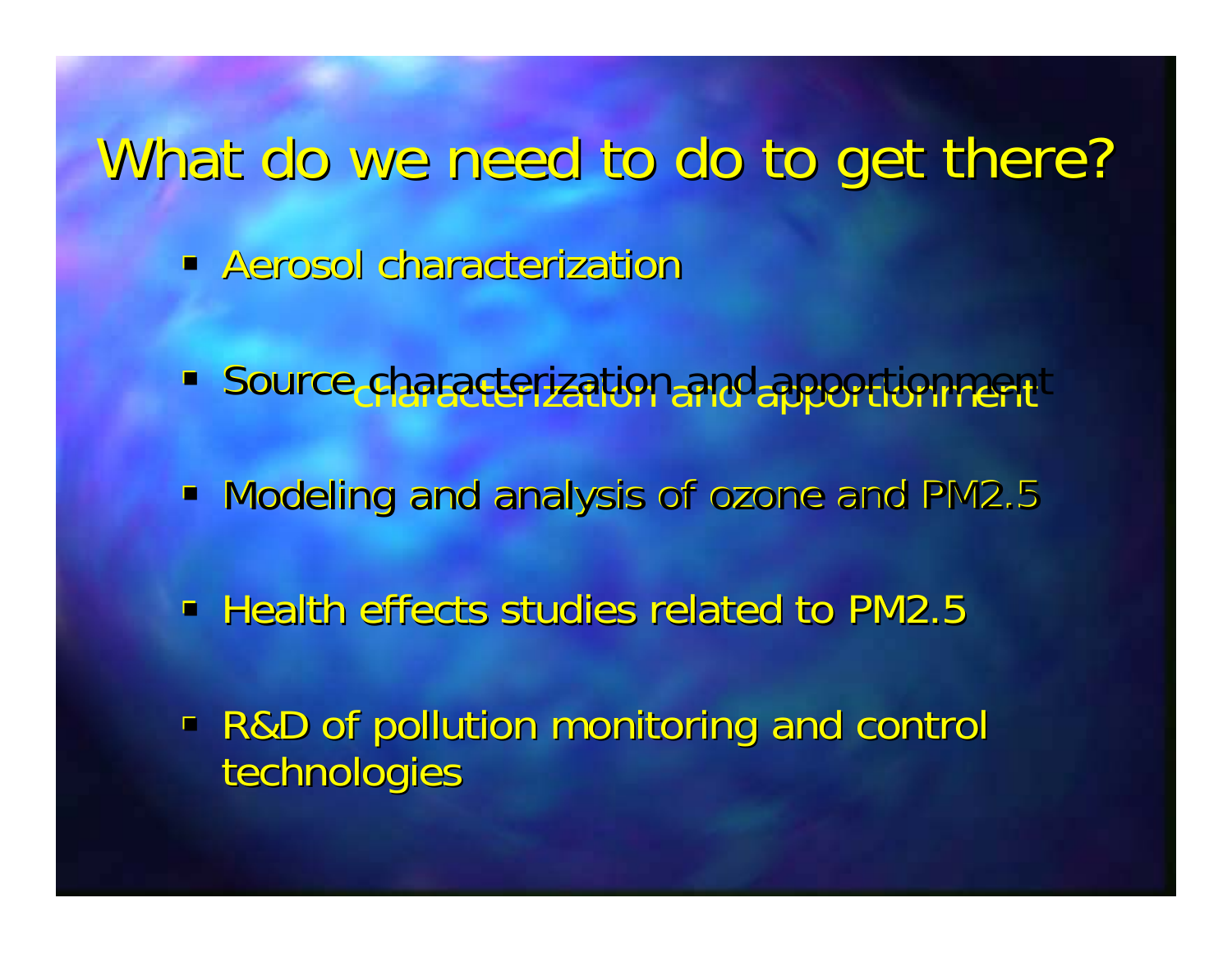## Aerosol Characterization



NY Supersite (SUNY Albany)



Acidic Organic Aerosols in NYC (Rutgers)



UFP Monitoring in Rochester (Clarkson U.)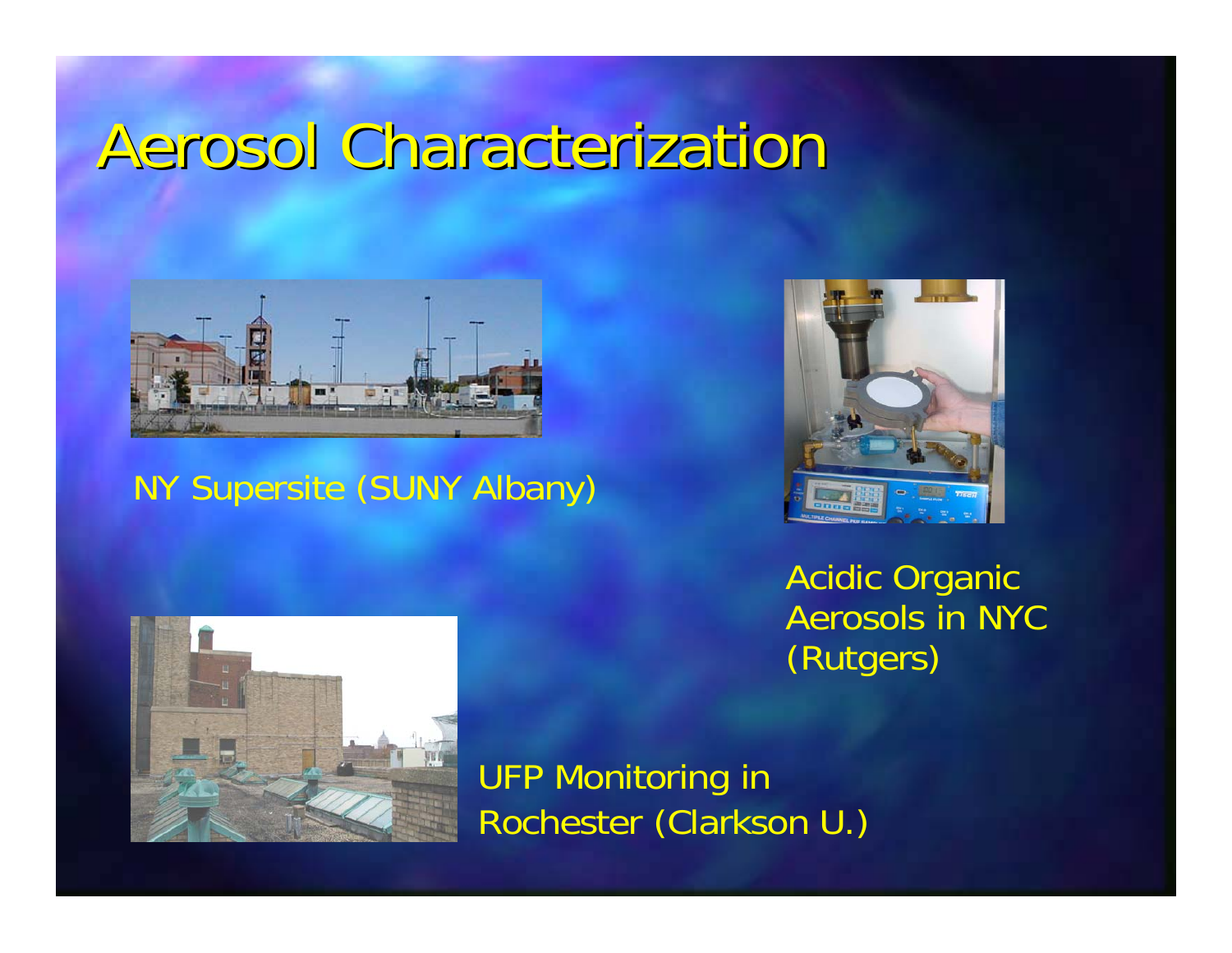## Source Characterization



Fine/Ultrafine Particulate Emissions Profiles (GE-EER)



Formation and Transformation of Particles in Motor Engine Exhaust (SUNY Albany)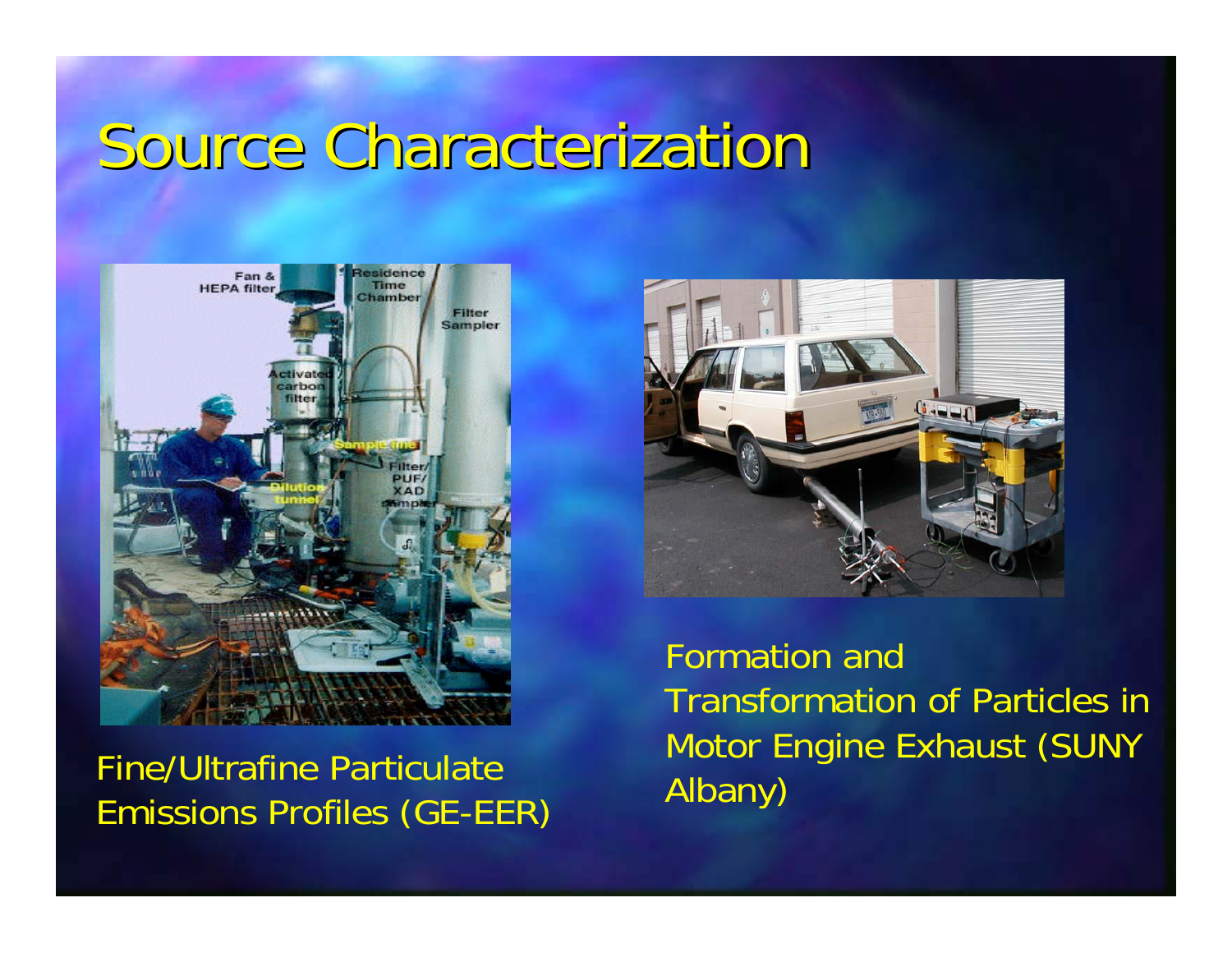# Source Apportionment Source Apportionment



### New York State (Clarkson U.) New York City (NYU, NYSDOH)



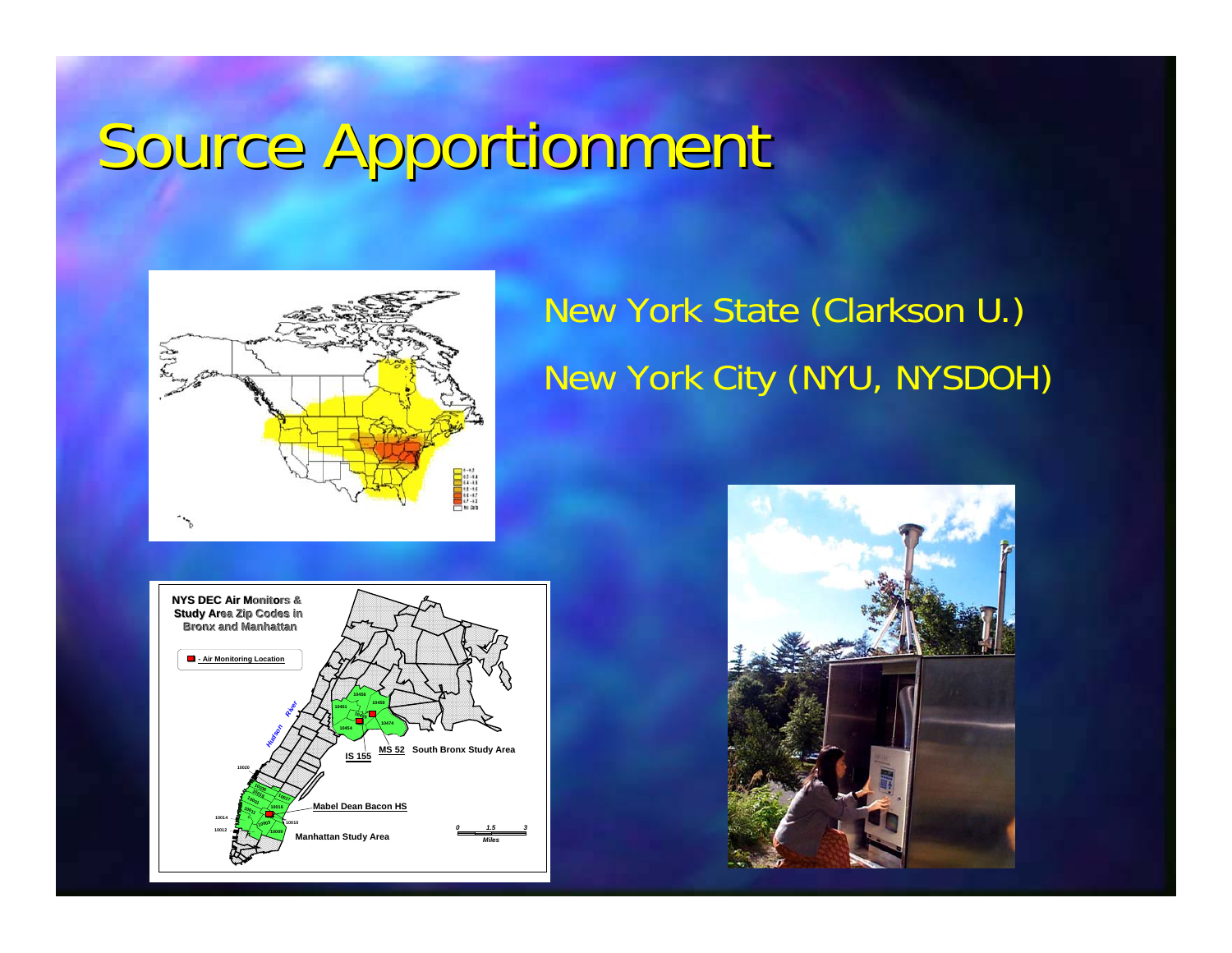# Ozone and co-pollutants Ozone and co-pollutants

**- Assessing the Effects of Transboundary Pollution on** New York's Air Quality (SUNY Albany)

 $\blacksquare$ Modeling and Analysis of Ozone and Fine Particulate Matter in the Northeastern United States (SUNY Albany)

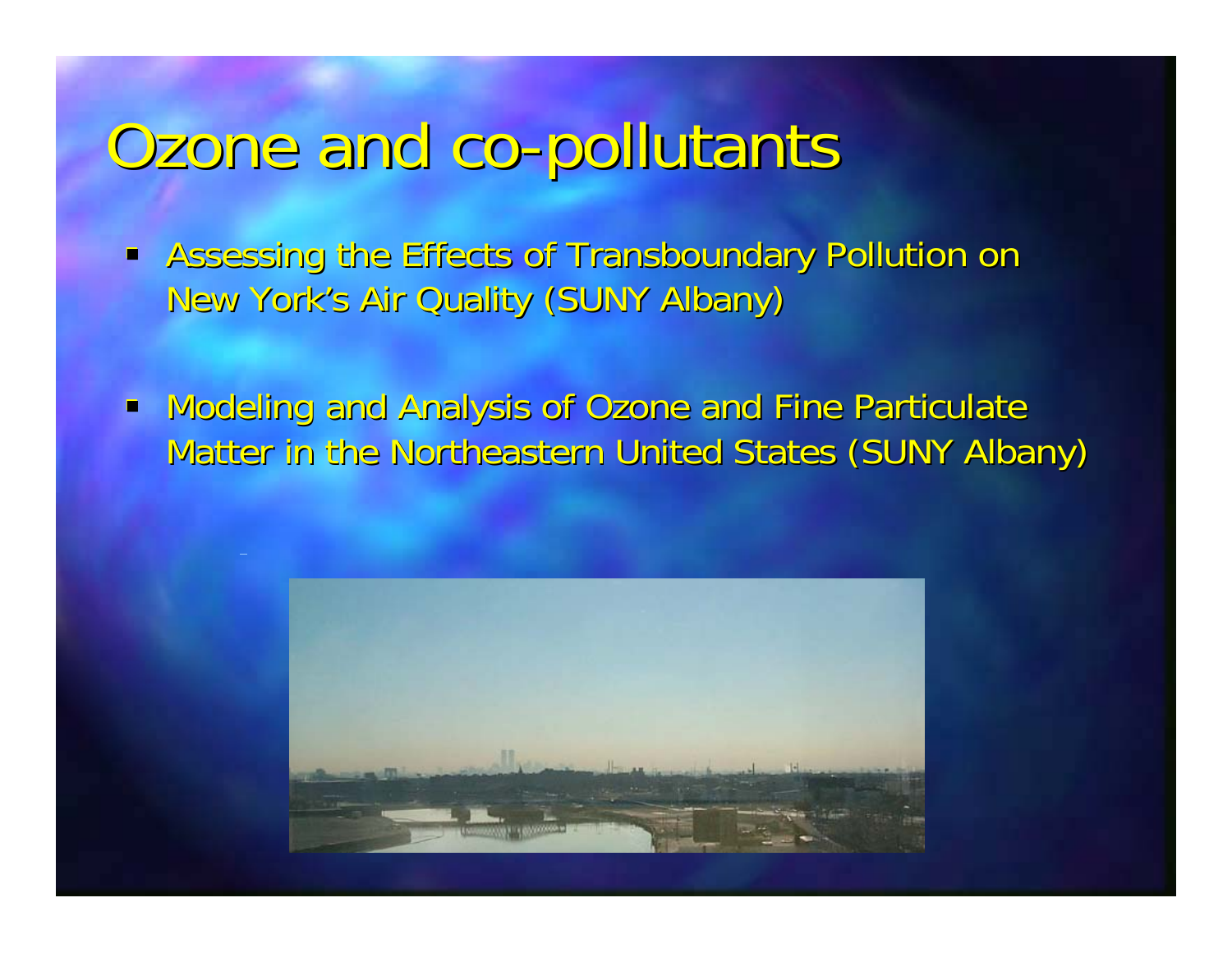## **Health-Effects Studies Health-Effects Studies**

- $\blacksquare$  Fine Particulate Constituents and Acute Asthma in Urban Areas (NYSDOH)
- **-** Clinical Studies of Exposure to UFPs (University of Rochester) (University of Rochester)
- **Health & Source Apportionment Workshop** (NYU)



![](_page_8_Picture_5.jpeg)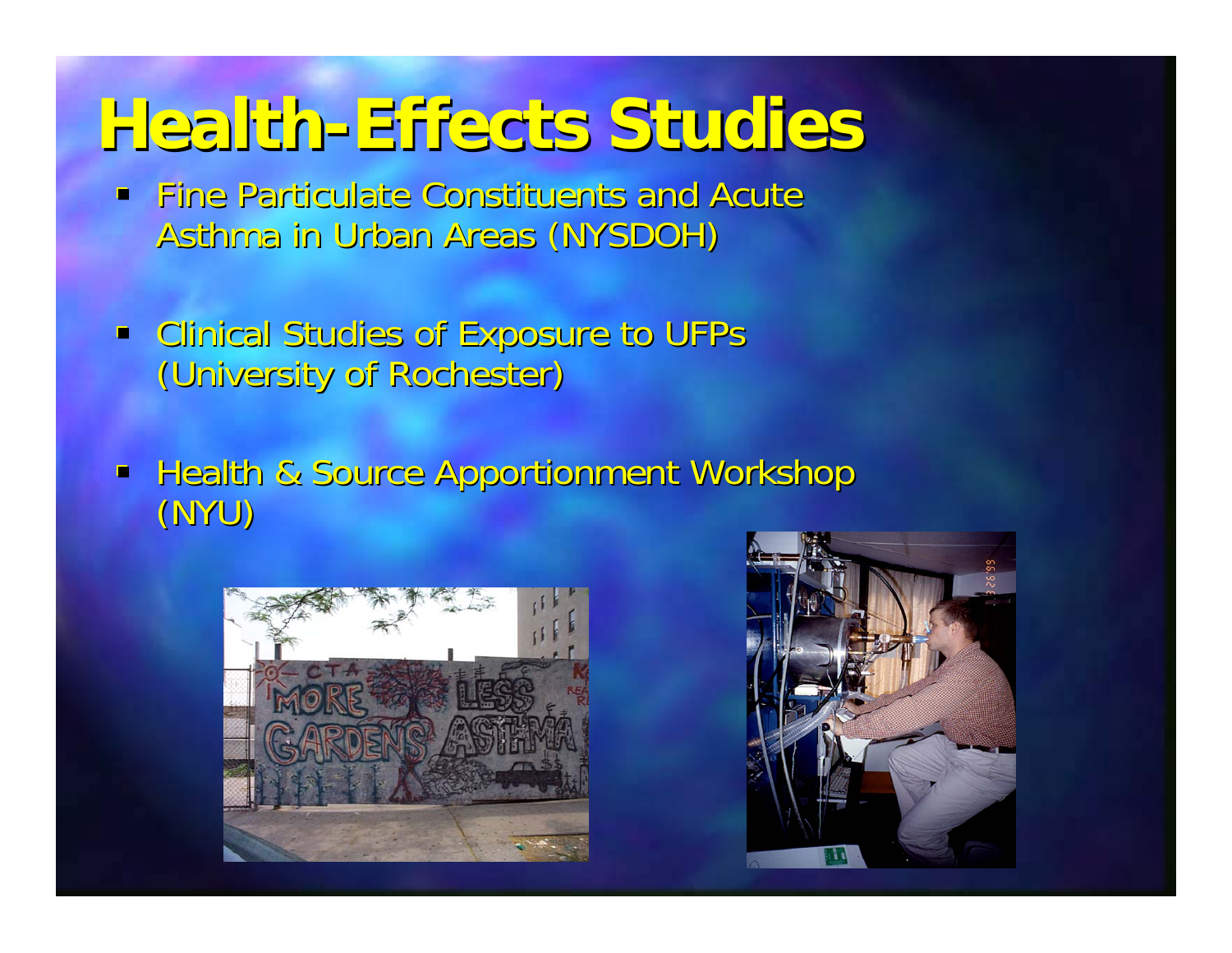## R&D of pollution monitoring and control technologies

![](_page_9_Picture_1.jpeg)

![](_page_9_Picture_2.jpeg)

![](_page_9_Figure_3.jpeg)

- R&P SES
- R&P Differential Monitor
- Turbulent Mixing CNC
- Portable Emissions Monitor for Hydrocarbons
- Fuel Sulfur Monitor
- Electric Aerosol Sizer
- Regenerative Particulate Trap for Diesel Exhaust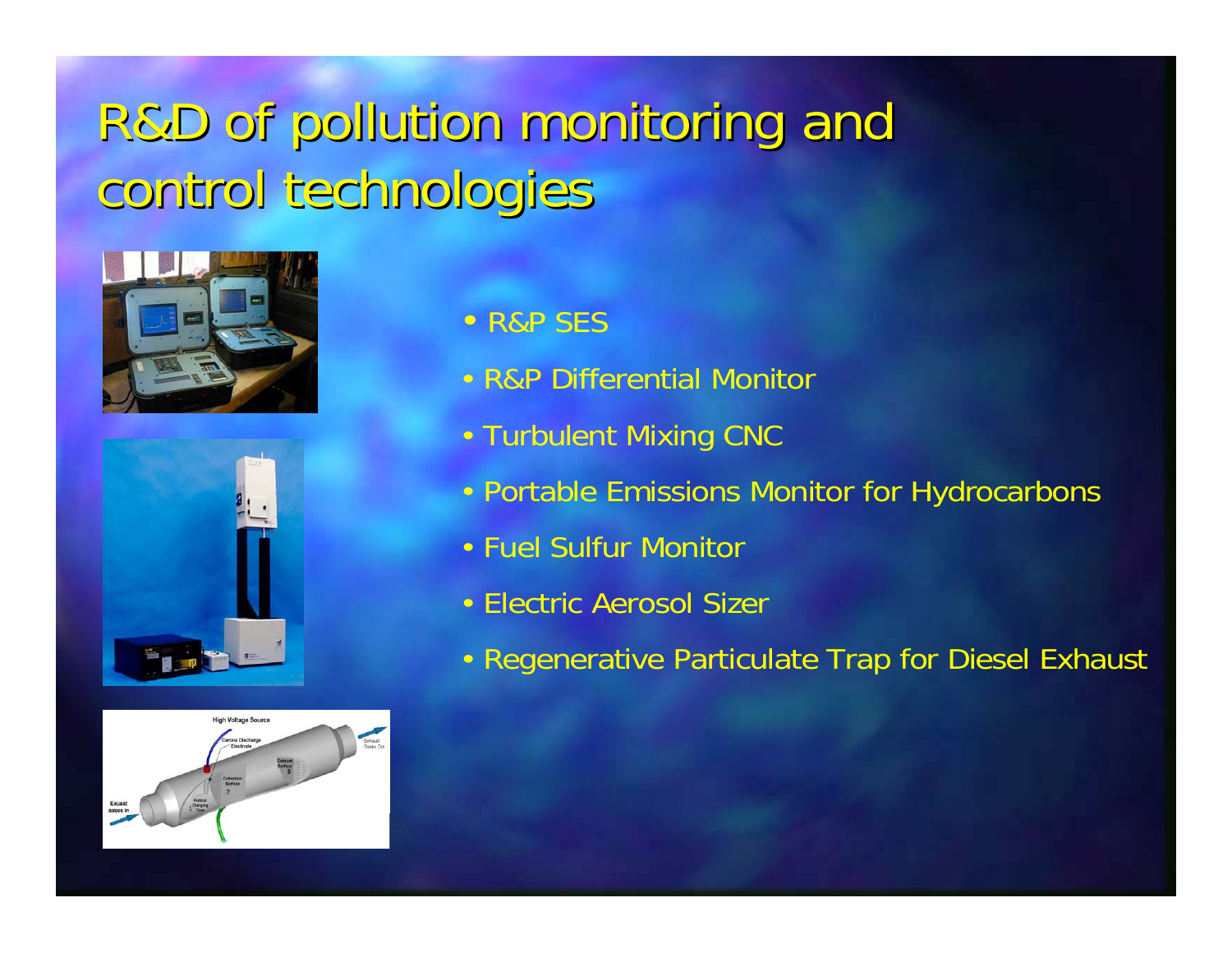### **Mitigation: Mitigation: PM and Precursors PM and Precursors**

![](_page_10_Picture_1.jpeg)

#### **Clean Air School Bus**

![](_page_10_Picture_3.jpeg)

![](_page_10_Picture_5.jpeg)

### CHP Low S heating oil

![](_page_10_Picture_7.jpeg)

Ferry Emission Reduction Truck Stop Electrification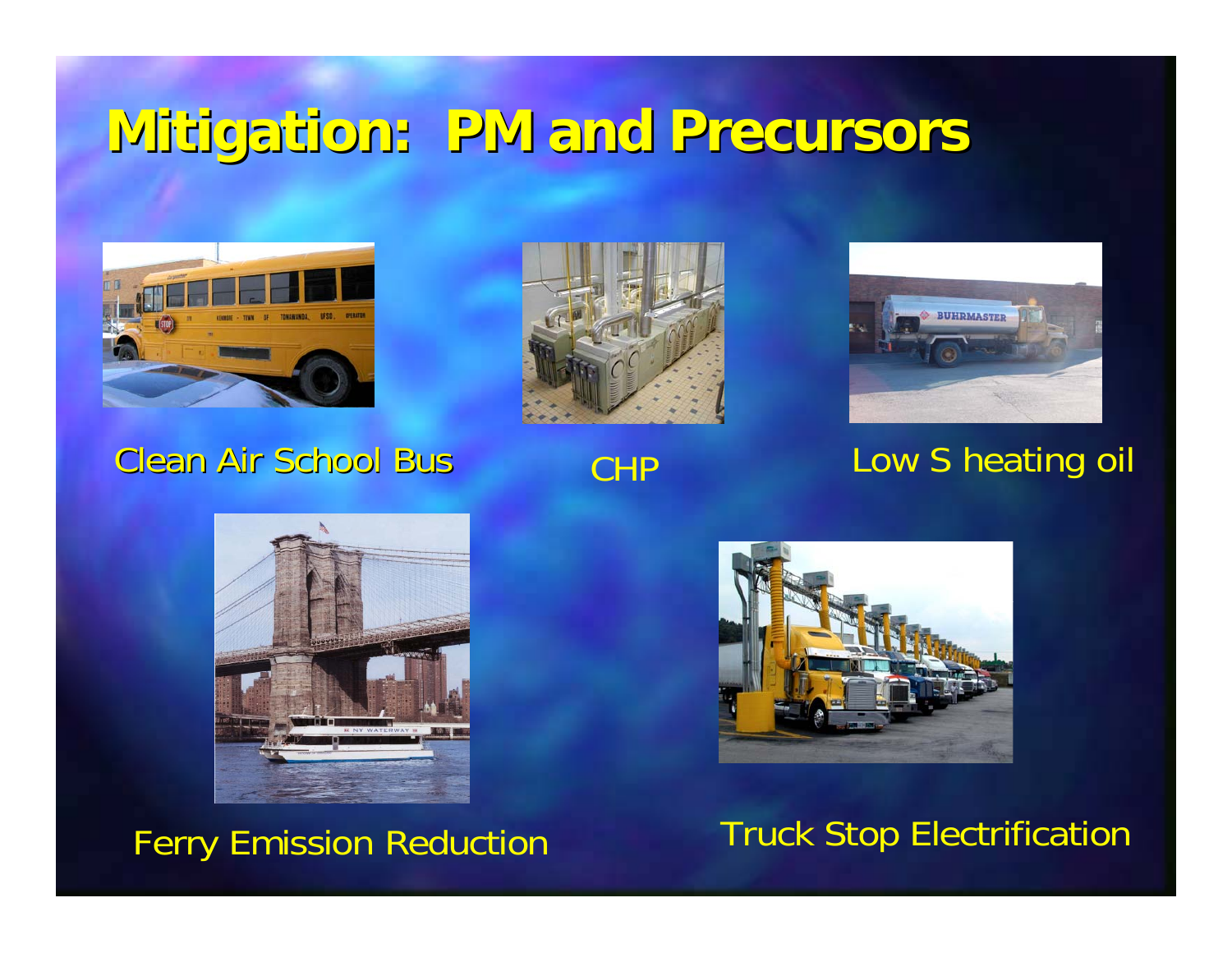# **Air Quality Studies: Air Quality Studies:** Future Directions Future Directions

- **Data analysis and interpretation ongoing**
- **Continue to support strategic health** studies and monitoring
- Keep an eye on multi-pollutant interactions
- **PM Assessment in NYS?**
- Get more PM and PM precursor (NOx, SOx, Organics) control technology into the market